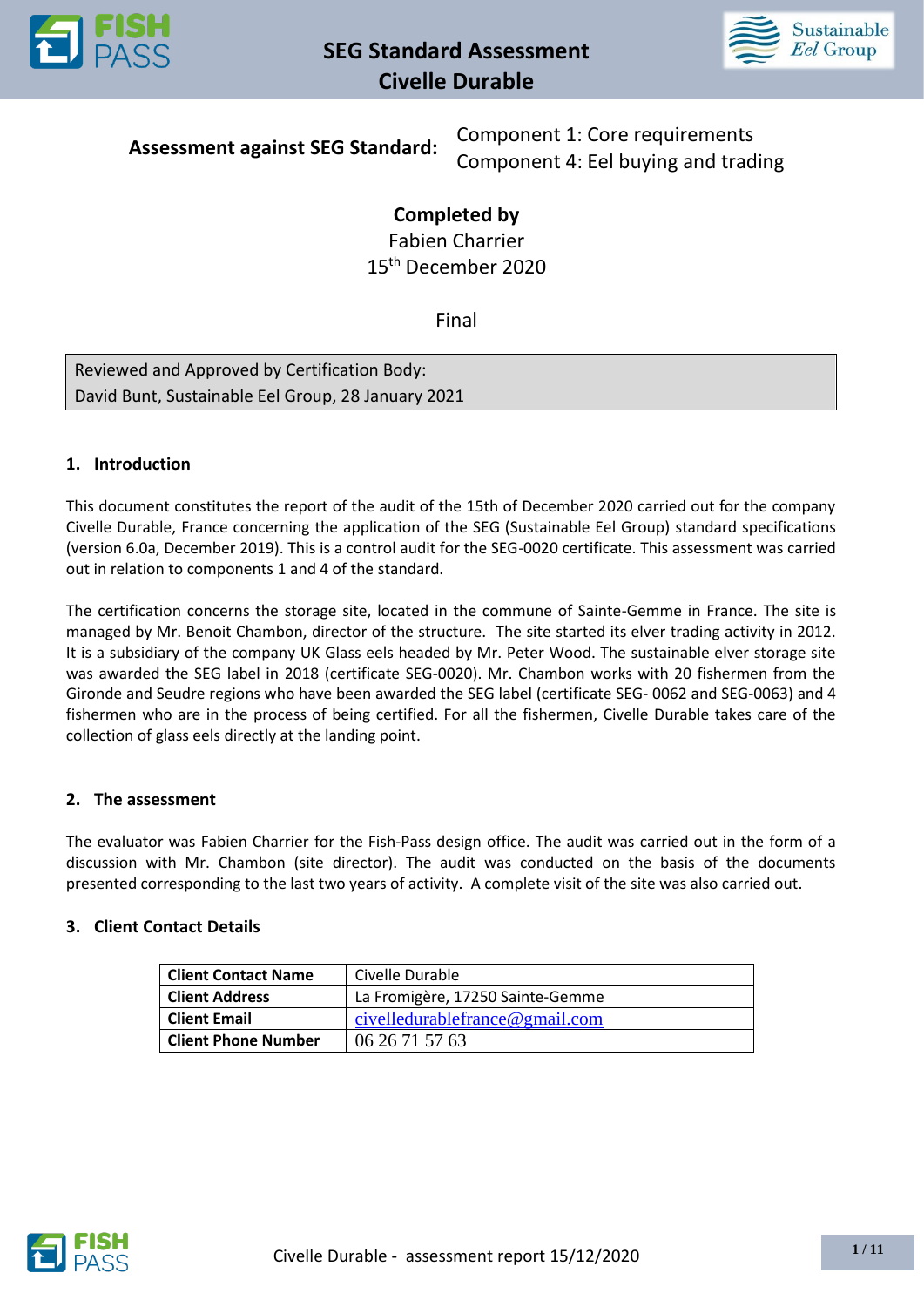



## **4. Results of the assessment**

The outcome of this assessment is as follows:

| <b>Component 1: General Requirements</b>                                                                                                                                                                                                                                                                                                                                  | Auditor's<br>findings | Weighting | <b>Score</b> |
|---------------------------------------------------------------------------------------------------------------------------------------------------------------------------------------------------------------------------------------------------------------------------------------------------------------------------------------------------------------------------|-----------------------|-----------|--------------|
| 1.1 Commitment to Legality                                                                                                                                                                                                                                                                                                                                                | Responsible           | 1         | 1            |
| 1.2 Contribution to eel conservation projects (bonus)                                                                                                                                                                                                                                                                                                                     | N/A                   |           |              |
| 1.3 The organisation trades in certified responsibly sourced<br>eels                                                                                                                                                                                                                                                                                                      | Responsible           |           |              |
| 1.4 Traceability:                                                                                                                                                                                                                                                                                                                                                         |                       |           |              |
| 1.4.1<br>Incoming products, separation and segregation                                                                                                                                                                                                                                                                                                                    | Responsible           |           |              |
| 1.4.2<br>Outgoing products                                                                                                                                                                                                                                                                                                                                                | Responsible           |           |              |
| Record keeping and documentation<br>1.4.3                                                                                                                                                                                                                                                                                                                                 | Responsible           |           |              |
| 1.5 Biosecurity & welfare -                                                                                                                                                                                                                                                                                                                                               |                       |           |              |
| 1.5.2 Eel buying & trading: Biosecurity is present<br>Responsible<br>and disease is treated rapidly and appropriate<br>1.5.3 Eel farming : Biosecurity is present and<br>disease is treated rapidly and appropriate<br>1.5.4 Restocking : The risk of restocked eels<br>introducing disease into wild populations has<br>Responsible<br>1<br>been assessed and is minimal |                       |           |              |
|                                                                                                                                                                                                                                                                                                                                                                           | Total                 | 7         | 7            |
| <b>Percentage Responsibility Score:</b>                                                                                                                                                                                                                                                                                                                                   |                       | 100%      |              |

**Finding**: Conclusion: For Component 1: Generic Requirement: The score is 100% leading to a Responsible Assessment.

| <b>Component 4: Eel buying and trading</b>                                            | Auditor's<br>findings | Weighting                | <b>Score</b>  |
|---------------------------------------------------------------------------------------|-----------------------|--------------------------|---------------|
| 4.0 Segregation of certified and uncertified eels                                     | Responsible           | 2                        | $\mathcal{P}$ |
| 4.1 The glass eel holding facility is a registered aquaculture<br>production business | Responsible           |                          |               |
| 4.2 Mortality in storage facility                                                     | Aspiring              | $\overline{\mathcal{L}}$ | $\Omega$      |
| 4.3 Mortality during transport and initial holding if<br>transported to farm          | Responsible           | 2                        |               |
| 4.4 Water quality                                                                     | Responsible           | 1                        | 1             |
| 4.5 Handling and welfare                                                              | Aspiring              | 1                        | $\Omega$      |
| 4.6 Transport                                                                         | Responsible           | 1                        | 1             |
| 4.7 The required percentage of glass eels is being used for<br>restocking             | Aspiring              | 2                        | 0             |
|                                                                                       | Total                 | 12                       | 7             |
| <b>Percentage Responsibility Score:</b>                                               |                       | 58%                      |               |

**Finding**: Civelle Durable storage site obtained a score of 58% for component 4 and can therefore be considered responsible according to the SEG specifications.

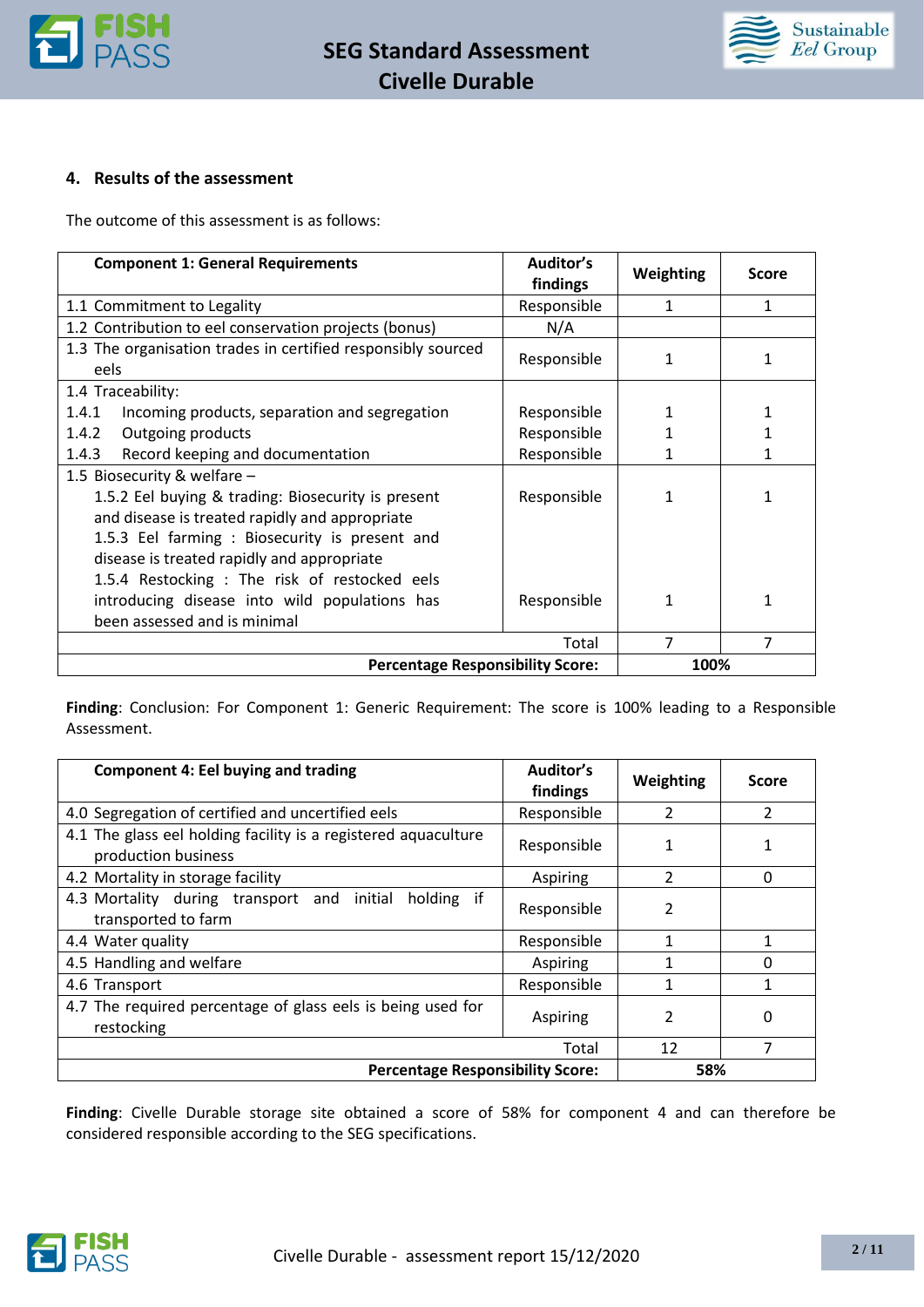



#### **Summary of assessment and scoring**

| Component | <b>Not Met</b>                     | <b>Aspiring</b> | <b>Responsible</b> |
|-----------|------------------------------------|-----------------|--------------------|
|           |                                    |                 |                    |
|           |                                    |                 |                    |
| Total     |                                    |                 | 14                 |
|           | <b>Total Responsibility Score:</b> | $= 14/19$       | 74%                |

**Summary finding:** Civelle Durable storage site with a score of 74% and meets the criteria for SEG certification.

#### **5. Recommendations:**

1.2: The company should consider how to contribute to Eel Conservation Projects by the next audit.

1.4.1 Even if documents provided allow a good traceability, it would be relevant to indicate the SEG certification on the transport voucher. Similarly, the documents relating to the cleaning of the trucks should be stored in a binder at the end of each season.

4.5 To complement the existing documents, a protocol should be writing to summarise the good practices implemented for the handling of fish.

## **6. Next Audit**

| Question       | <b>Performance of the Client at Audit</b>                                                                                                                | <b>Yes</b>               | <b>No</b>                    |
|----------------|----------------------------------------------------------------------------------------------------------------------------------------------------------|--------------------------|------------------------------|
| $\mathbf{1}$   | Has the client been part of any external investigation<br>which may be of concern to SEG AND/OR been<br>suspended from any other certification standard? | Enhanced<br>Surveillance | Go to Q2                     |
| $\overline{2}$ | Has the client received a borderline pass for a<br>Component in its previous audit?                                                                      | Enhanced<br>Surveillance | Go to Q3                     |
| 3              | Does the client only buy and sell product (does not<br>physically handle it?)                                                                            | Minimum<br>Surveillance  | Go to Q4                     |
| 4              | All other scenarios                                                                                                                                      |                          | <b>Standard Surveillance</b> |

|                          | <b>Certification</b><br><b>Audit</b> | Year 1        | Year 2               | Year 3        | Year 4<br><b>Recertification</b><br><b>Audit</b> |
|--------------------------|--------------------------------------|---------------|----------------------|---------------|--------------------------------------------------|
| Minimum<br>Surveillance  | On-Site Audit                        | No Audit      | Remote Audit         | No Audit      | On-Site Audit                                    |
| Standard<br>Surveillance | <b>On-Site Audit</b>                 | No Audit      | <b>On-Site Audit</b> | No Audit      | <b>On-Site Audit</b>                             |
| Enhanced<br>Surveillance | On-Site Audit                        | On-Site Audit | On-Site Audit        | On-Site Audit | On-Site Audit                                    |

Based on the results of the audit, standard monitoring is recommended.

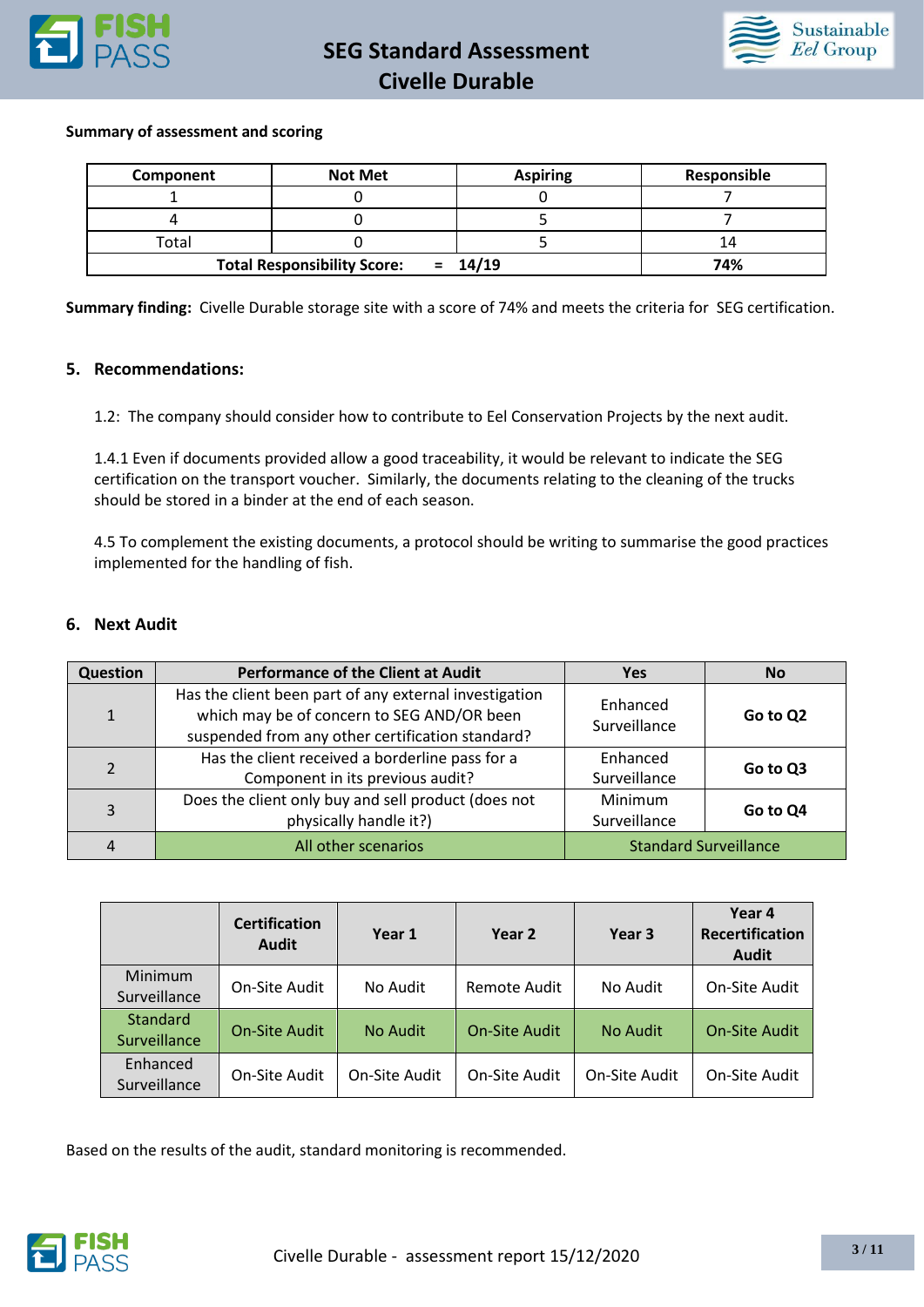



### **7. The Assessment**

The tables below give the results of the assessment against each of the criteria in the standard and the rationale for the scores given above.

| Component 1 – Generic requirements (Weighting : 1 for each criterion) |                                                                                                                                                                                                     |  |
|-----------------------------------------------------------------------|-----------------------------------------------------------------------------------------------------------------------------------------------------------------------------------------------------|--|
|                                                                       | <b>Criterion 1.1: Commitment to legality</b>                                                                                                                                                        |  |
| <b>Responsible</b><br><b>indicators</b>                               | For at least the past two years: the organisation has not been found guilty for any offences<br>relating to eel fishing or trading.                                                                 |  |
| <b>Aspiring</b><br>indicators                                         | For at least the past 12 months: the organisation has not been found guilty for any offences<br>relating to eel fishing or trading.                                                                 |  |
| <b>Discussion</b>                                                     | No infringements have been found regarding the storage site.<br>Mr. Chambon explained that he had been checked by Maritime Affairs and the OFB on several<br>occasions and everything was in order. |  |
| <b>Score</b>                                                          | Responsible                                                                                                                                                                                         |  |

## **Criterion 1.2: Contribution to Eel Conservation Projects. (Optional bonus score) (The intention is for this to be mandatory from summer 2020)**

| <b>Responsible</b><br><b>indicators</b> | The organisation donates at least 2% of its profits or at least 20% of its corporate<br>responsibility programme to projects that make a positive contribution to eel conservation<br>or population enhancement, such as Eel Stewardship Funds, River Restoration projects,<br>conservation and education projects. |
|-----------------------------------------|---------------------------------------------------------------------------------------------------------------------------------------------------------------------------------------------------------------------------------------------------------------------------------------------------------------------|
| <b>Aspiring</b><br>indicators           | The organisation donates $1 - 1.99\%$ of its profits or 10 - 20% of its corporate responsibility<br>programme to projects that make a positive contribution to eel conservation or population<br>enhancement, such as Eel Stewardship Funds, River Restoration projects, conservation and<br>education projects.    |
| <b>Discussion</b>                       | Not applicable                                                                                                                                                                                                                                                                                                      |
| Score                                   | Not applicable                                                                                                                                                                                                                                                                                                      |

|                                         | Criterion 1.3: The organisation trades in certified responsibly sourced eel                                                                                                                                                                                                                                                                                                                                                                                                                                                                                                                                                                                                                                                                              |
|-----------------------------------------|----------------------------------------------------------------------------------------------------------------------------------------------------------------------------------------------------------------------------------------------------------------------------------------------------------------------------------------------------------------------------------------------------------------------------------------------------------------------------------------------------------------------------------------------------------------------------------------------------------------------------------------------------------------------------------------------------------------------------------------------------------|
| <b>Responsible</b><br><b>indicators</b> | The organisation trades in at least 50% (by number) of certified responsibly sourced eel and<br>has the documentation to demonstrate that.                                                                                                                                                                                                                                                                                                                                                                                                                                                                                                                                                                                                               |
| <b>Aspiring</b><br><b>indicators</b>    | The organisation trades in $10 - 49.9\%$ (by number) of certified responsibly sourced eel and<br>has the documentation to demonstrate that.                                                                                                                                                                                                                                                                                                                                                                                                                                                                                                                                                                                                              |
| <b>Discussion</b>                       | For the 2018-2019 season, the company Civelle Durable has traded 47.5% SEG-certified glass<br>eels. In particular, it has purchased a large quantity of glass eels from other non-certified<br>wholesalers. Given the mixed quality of glass eels purchased from other wholesalers, Civelle<br>Durable has decided to stop purchasing from other wholesalers during the 2019-2020 season.<br>For the 2019-2020 season, Civelle Durable has purchased glass eels only from SEG-certified<br>fishermen. Thus, 100% of the glass eels purchased were SEG-certified.<br>For the 2020-2021 season, Civelle Durable is working with 20 fishermen with the SEG label<br>(SEG-0062 and SEG-0063 certificates) and 4 fishermen in the process of being certified. |
| <b>Score</b>                            | Responsible                                                                                                                                                                                                                                                                                                                                                                                                                                                                                                                                                                                                                                                                                                                                              |

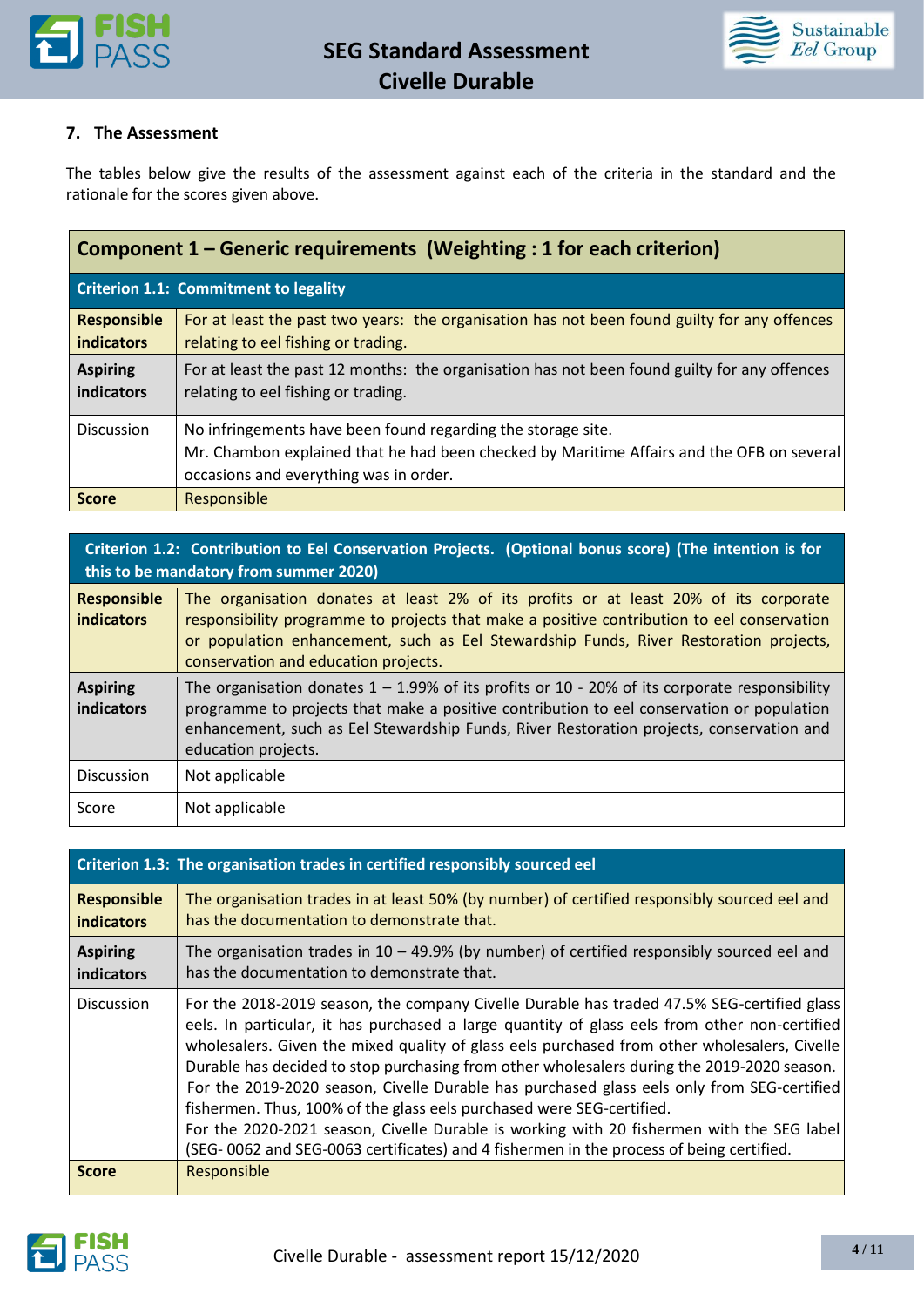



| <b>Criterion 1.4: Traceability</b>      |                                                                                                                                                                                                                                                                                                                                                                                                                                                                                                                                                                                                                                                                                                                                                                                                                                                                                                                                                                   |  |
|-----------------------------------------|-------------------------------------------------------------------------------------------------------------------------------------------------------------------------------------------------------------------------------------------------------------------------------------------------------------------------------------------------------------------------------------------------------------------------------------------------------------------------------------------------------------------------------------------------------------------------------------------------------------------------------------------------------------------------------------------------------------------------------------------------------------------------------------------------------------------------------------------------------------------------------------------------------------------------------------------------------------------|--|
|                                         | 1.4.1: Traceability - Incoming product, separation and segregation                                                                                                                                                                                                                                                                                                                                                                                                                                                                                                                                                                                                                                                                                                                                                                                                                                                                                                |  |
| <b>Responsible</b><br><b>indicators</b> | • Certified and uncertified eel products can be clearly and easily traced back to their source.<br>. Where a fishery or buyer, an electronic tele-declaration system is used.<br>. It operates a clear system which ensures that the product remains separated at all stages<br>from arrival to dispatch from non-certified eel products.<br>. The organisation ensures that any products wishing to make a claim as certified do not<br>contain any non-certified eel-based ingredients.<br>• If resolved through mass- or number- balance calculations, the margin of error does not<br>exceed 2%.                                                                                                                                                                                                                                                                                                                                                              |  |
| <b>Aspiring</b><br><b>indicators</b>    | • Certified and uncertified eel products can be traced back to their source.<br>• If segregation is not possible, there are clear and auditable records of the numbers of<br>certified and uncertified eels entering the organisation at each facility.<br>. It can demonstrate through auditable records that the number of certified eels exiting the<br>organisation in a year did not exceed the number that entered.<br>• If resolved through mass- or number- balance calculations, the margin of error does not<br>exceed 5% or if a farm, the 2800 pieces per 1 kg of glass eels is applied.                                                                                                                                                                                                                                                                                                                                                              |  |
| Discussion                              | The truck that collects both certified and uncertified glass eels has a fish tank with a<br>separation.<br>The installations have two series of 8 tanks, all numbered. One part of the tanks is reserved<br>for SEG-certified fish, the other for non-SEG-certified fish.<br>A unique transport voucher is created for each purchase. This number is the basis for<br>traceability. Each time glass eels are received, the transport voucher number is associated<br>with a tank, which makes it possible to track the quantity of glass eels. Documents enable<br>the traceability of SEG-qualified products to be traced on their entry and exit. It would be<br>relevant to indicate on the transport voucher whether the fish are SEG or not.<br>On the records, the number of certified eels leaving the organisation does not exceed the<br>number entering.<br>Purchases are electronically declared on the administration site (Visiomer) every 24 hours. |  |
| Score                                   | Responsible                                                                                                                                                                                                                                                                                                                                                                                                                                                                                                                                                                                                                                                                                                                                                                                                                                                                                                                                                       |  |

|                                         | 1.4.2: Traceability - Outgoing product                                                                                                                                                                                                                                                                                                                                                                                                                                                                                                                                                                                                |
|-----------------------------------------|---------------------------------------------------------------------------------------------------------------------------------------------------------------------------------------------------------------------------------------------------------------------------------------------------------------------------------------------------------------------------------------------------------------------------------------------------------------------------------------------------------------------------------------------------------------------------------------------------------------------------------------|
| <b>Responsible</b><br><b>indicators</b> | • Where a fishery or buyer, an electronic tele-declaration system is used<br>• Documentation is well maintained with a maximum of 2% error in the following:<br>• The organisation correctly uses batch-coding for labelling certified product, which can be<br>on the packaging for the product, or included in the documentation (e.g. invoice) with the<br>assignment<br>• All product to be sold as certified by an organisation is accompanied by an invoice which<br>meets the following criteria:<br>Includes an appropriate batch code<br>Includes a record of the quantity (no. & weight) of product and to whom it was sold |
| <b>Aspiring</b><br><b>indicators</b>    | Documentation is well maintained. If resolved through mass- or number- balance<br>$\bullet$<br>calculations, the margin of error does not exceed 5% in the following (or if a farm, the<br>2800 pieces per 1 kg of glass eels is applied):<br>The organisation correctly uses batch-coding for labelling certified product, which can be                                                                                                                                                                                                                                                                                              |

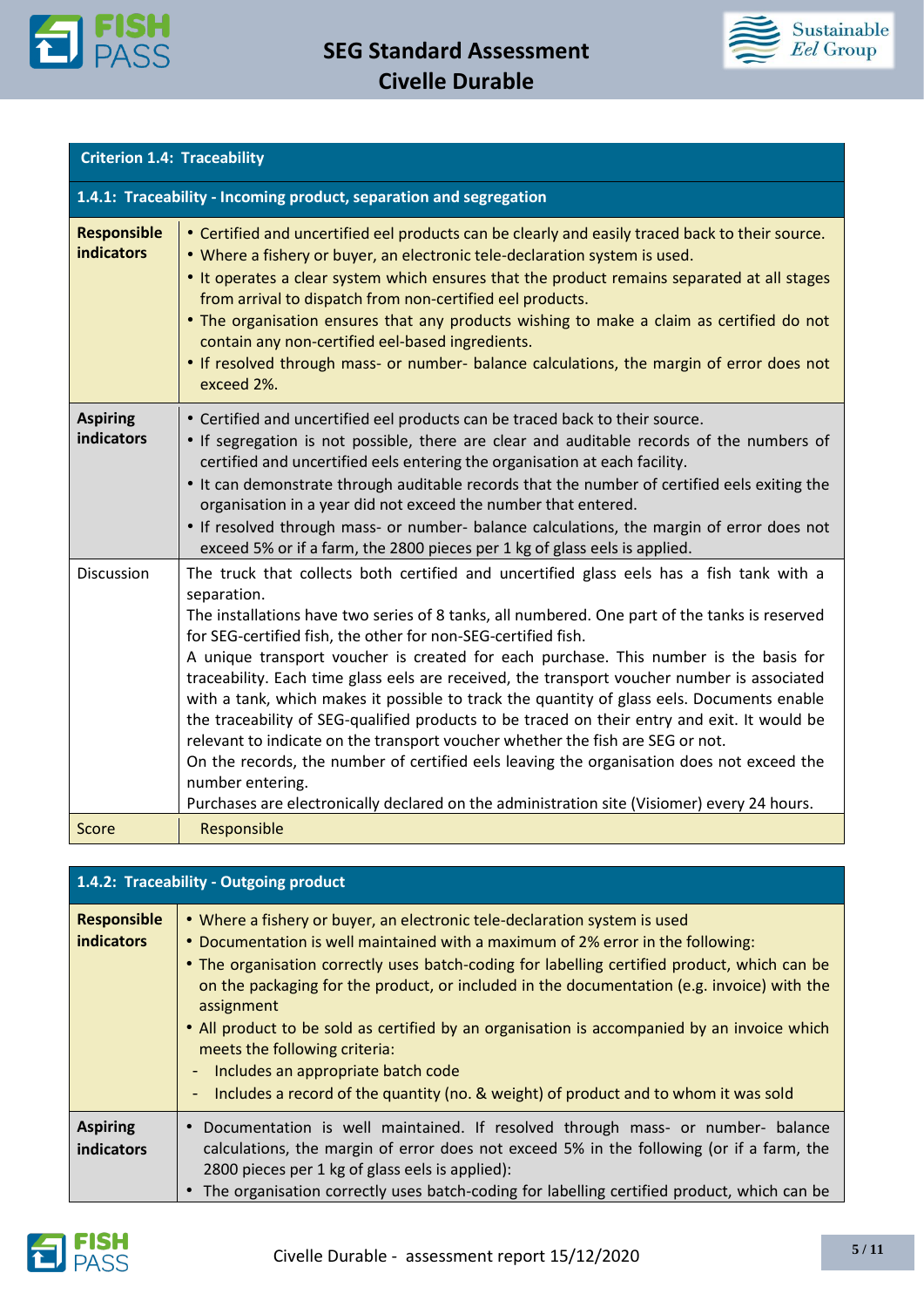



|                   | on the packaging for the product, or included in the documentation (e.g. invoice) with the<br>assignment.<br>All products to be sold as certified by an organisation are accompanied by an invoice<br>which meets the following criteria:<br>- Includes an appropriate batch code. |
|-------------------|------------------------------------------------------------------------------------------------------------------------------------------------------------------------------------------------------------------------------------------------------------------------------------|
|                   | - Includes a record of the quantity (no. & weight) of product and to whom it was sold.                                                                                                                                                                                             |
| <b>Discussion</b> | On computer, for each lot sold, a table recapitulates for each purchase, the date, the angler,<br>the weight and the fishing record number.                                                                                                                                        |
|                   | For sales outside France, a TRACES certificate is issued by the administration (ADPP) as well                                                                                                                                                                                      |
|                   | as a CITES export certificate.                                                                                                                                                                                                                                                     |
| <b>Score</b>      | Responsible                                                                                                                                                                                                                                                                        |

| 1.4.3: Traceability - Record keeping and documentation |                                                                                                                                                                                                                                                                                                                                                                                                                                                                                                                                                                                                                                                                                                                                   |  |
|--------------------------------------------------------|-----------------------------------------------------------------------------------------------------------------------------------------------------------------------------------------------------------------------------------------------------------------------------------------------------------------------------------------------------------------------------------------------------------------------------------------------------------------------------------------------------------------------------------------------------------------------------------------------------------------------------------------------------------------------------------------------------------------------------------|--|
| <b>Responsible</b><br><b>indicators</b>                | The organisation operates a system that allows the tracking and tracing of all eel from<br>$\bullet$<br>purchase to sale and including any steps in between. In the case of live eels this should<br>include the ability to track each batch delivered to a buyer to be connected back to a<br>water, a time period (maximum duration one month) and specific fisherman/vessel.<br>If a fisherman or buyer, a tele-declaration system is used to report catches and trade.<br>$\bullet$<br>The organisation operates a system that also allows for the completion of a batch<br>$\bullet$<br>reconciliation of eel product by weight over a given period.<br>The organisation maintains records for a minimum of three (3) years. |  |
| <b>Aspiring</b><br>indicators                          | The above requirements are met except that:<br>Records have been maintained for less than three (3) years<br>If a fisherman or trader, a tele-declaration system is planned to be used to report catches<br>and trade in the next season                                                                                                                                                                                                                                                                                                                                                                                                                                                                                          |  |
| Discussion                                             | The storage site has all the papers for the last three years of activity.<br>All product traceability data is stored in files and on computer software. It is possible to easily<br>reconstitute the origin and weight of glass eels constituting a batch.<br>All the physico-chemical monitoring of the water is recorded on a daily basis. The cleaning<br>operations (basins, trucks) are also recorded.<br>The purchase of glass eels is electronically declared on the France Agrimer site. Sales are<br>subject to certificates.                                                                                                                                                                                            |  |
| <b>Score</b>                                           | Responsible                                                                                                                                                                                                                                                                                                                                                                                                                                                                                                                                                                                                                                                                                                                       |  |

## **Criterion 1.5: Biosecurity & welfare – Eel and eel products are provided with minimal risk of diseases, parasites and alien species**

### **1.5.2 Eel buying & trading: Biosecurity is present and disease is treated rapidly and appropriately**

| <b>Responsible</b><br><b>indicators</b> | • The use of chemicals follows legal requirements of the appropriate EU regulations and of<br>the country concerned.                                                                                                        |
|-----------------------------------------|-----------------------------------------------------------------------------------------------------------------------------------------------------------------------------------------------------------------------------|
|                                         | • The facility has the appropriate permissions to operate from the relevant licensing<br>authority.                                                                                                                         |
|                                         | . An effective and documented biosecurity plan is in place and there is evidence that it is<br>being followed.                                                                                                              |
|                                         | . Records are available showing regular monitoring of health and a possible sign of stress<br>according to the facility's plan (including the completion of microscope parasite checks)<br>and daily mortality is recorded. |

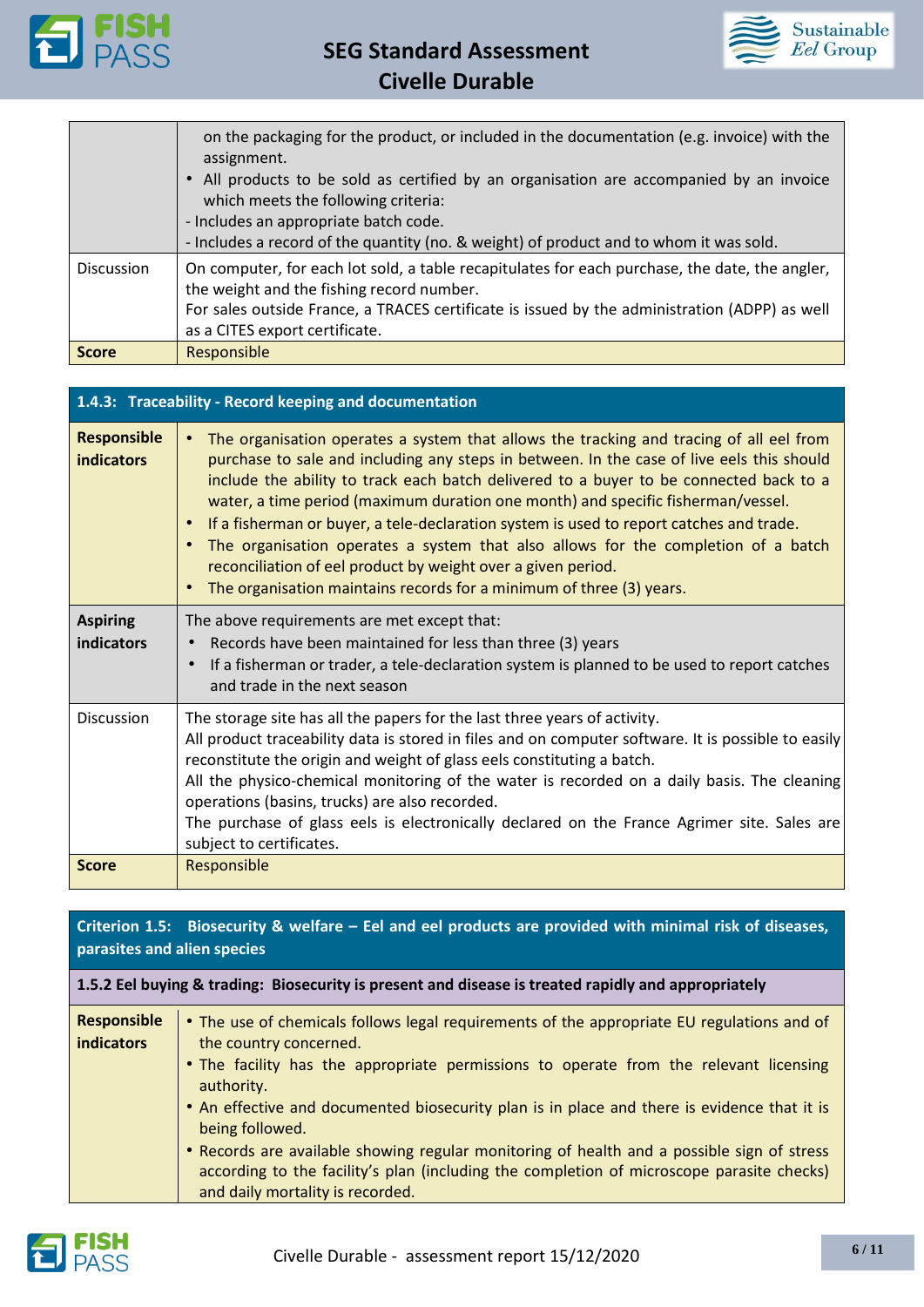

**SEG Standard Assessment Civelle Durable**



 $\overline{\phantom{a}}$ 

|                                      | • Records are maintained according to the Medicines Regulations for use of any medicines<br>and/or chemicals used in the facility.                                                                                                                                                                                                                                                                                                                                                                                                                                                                                                                                                                                                                                                   |
|--------------------------------------|--------------------------------------------------------------------------------------------------------------------------------------------------------------------------------------------------------------------------------------------------------------------------------------------------------------------------------------------------------------------------------------------------------------------------------------------------------------------------------------------------------------------------------------------------------------------------------------------------------------------------------------------------------------------------------------------------------------------------------------------------------------------------------------|
| <b>Aspiring</b><br><b>indicators</b> | • The use of chemicals follows legal requirements of the appropriate EU regulations and of<br>the country concerned.<br>• The facility has the appropriate permissions to operate from the relevant authority<br>• An effective and documented biosecurity plan is in place and there is evidence that it is<br>being followed.<br>• Eels are regularly monitored for health and possible signs of stress (although this might<br>not be documented) and daily mortality is recorded.<br>• Records are maintained according to the Medicines Regulations for use of any medicines<br>and/or chemicals used in the facility.                                                                                                                                                          |
| <b>Discussion</b>                    | The facility has all the authorisations and is monitored by a veterinarian.<br>A biosecurity plan is present and documented. The cleaning of the basins and trucks is<br>carried out regularly and recorded. There is also a rodent control plan.<br>A specific universal disinfectant for aquaculture is used for the equipment. Basins are<br>regularly disinfected with hydrochloric acid + neutralizer after emptying.<br>A Virkon foot bath is present at the entrance to the elver storage area.<br>Mortality is regularly recorded and registered.<br>The glass eels are handled as little as possible to limit stress. Temperature and oxygen<br>parameters are monitored and recorded. The water temperature is regulated to avoid<br>variations.<br>No medication is used. |
| <b>Score</b>                         | Responsible                                                                                                                                                                                                                                                                                                                                                                                                                                                                                                                                                                                                                                                                                                                                                                          |

| 1.5.4 Restocking: The risk of restocked eels introducing disease into wild populations has been assessed<br>and is minimal |                                                                                                                                                                                       |
|----------------------------------------------------------------------------------------------------------------------------|---------------------------------------------------------------------------------------------------------------------------------------------------------------------------------------|
| <b>Responsible</b><br><b>indicators</b>                                                                                    | Eels are tested before restocking and found to be free of disease AND/OR eels are from a<br>known source which is tested on at least an annual basis and known to be free of disease. |
| <b>Aspiring</b><br><b>indicators</b>                                                                                       | Eels are tested before restocking when first sourced from a new area, and periodically (at<br>least annually) thereafter to ensure they are free from disease.                        |
| <b>Discussion</b>                                                                                                          | Each batch of glass eels for restocking is tested for parasitology.                                                                                                                   |
| <b>Score</b>                                                                                                               | Responsible                                                                                                                                                                           |

| <b>Summary scores for Component 1</b>           |      |
|-------------------------------------------------|------|
| Not met                                         | O    |
| Not applicable                                  |      |
| Aspiring                                        | 0    |
| Responsible                                     |      |
| Conditionally responsible                       | U    |
| Total possible                                  | 7    |
| % Responsibility (Responsible / Total possible) | 100% |

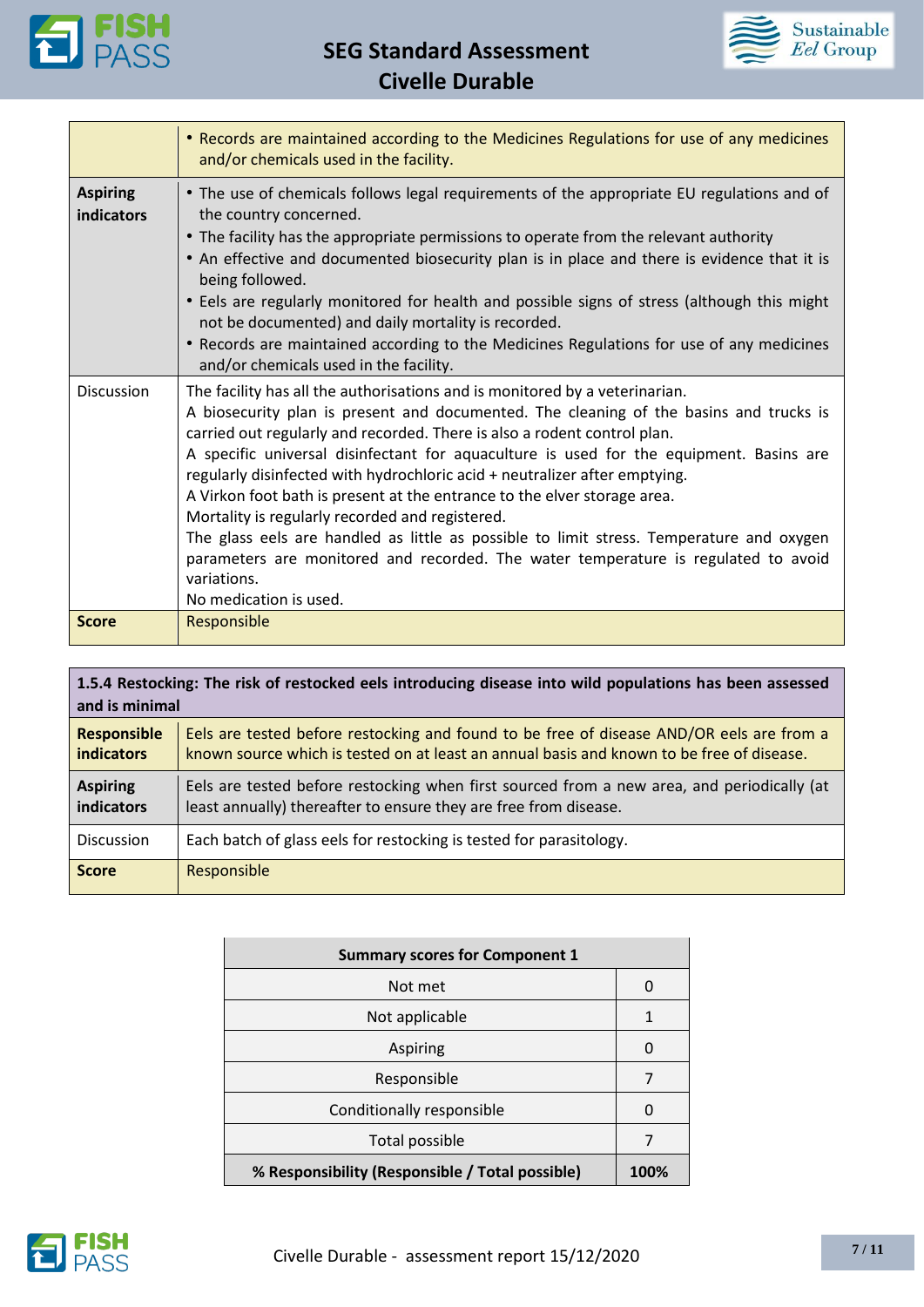



## **Component 4 - Eel buying and trading**

|                                         | Criterion 4.0: Segregation of certified and uncertified eels                                                                                                                                                                                                                                                                                                               |
|-----------------------------------------|----------------------------------------------------------------------------------------------------------------------------------------------------------------------------------------------------------------------------------------------------------------------------------------------------------------------------------------------------------------------------|
| <b>Weighting: 2</b>                     |                                                                                                                                                                                                                                                                                                                                                                            |
| <b>Responsible</b><br><b>indicators</b> | Certified and non-certified are kept separated, from point of collection through holding to<br>sale and onward transport.                                                                                                                                                                                                                                                  |
| <b>Aspiring</b><br>indicators           | None.                                                                                                                                                                                                                                                                                                                                                                      |
| <b>Discussion</b>                       | Most of the glass eels are collected in fish tankers. For areas where there are both certified<br>and non-certified fishermen, a truck equipped with a fish tank with a separation is used.<br>All fish notified by SEG at the entrance are placed in specific, well-identified fish tanks.<br>At the time of sale, the SEG certification is noted on the transport boxes. |
| <b>Score</b>                            | Responsible                                                                                                                                                                                                                                                                                                                                                                |

## **Criterion 4.1: The Glass eel holding facility is a registered Aquaculture Production Business**

| <b>Weighting: 1</b>                                                                         |  |
|---------------------------------------------------------------------------------------------|--|
| The Glass eel holding facility is a registered Aquaculture Production Business.             |  |
|                                                                                             |  |
| The facility is not a registered Aquaculture Production Business, but has credible plans to |  |
| register within the next 6 months.                                                          |  |
| The company has an aquaculture zoosanitary approval: FR 17 330005 CE                        |  |
| Responsible                                                                                 |  |
|                                                                                             |  |

### **Criterion 4.2: Mortality in storage facility**

| <b>Weighting: 2</b>                     |                                                                                                                                                                                                                                                               |
|-----------------------------------------|---------------------------------------------------------------------------------------------------------------------------------------------------------------------------------------------------------------------------------------------------------------|
| <b>Responsible</b><br><b>indicators</b> | Mortality rate over the season is less than 2% on average.                                                                                                                                                                                                    |
| <b>Aspiring</b><br>indicators           | Mortality rate over the season is less than or equal to 5% on average but greater than or<br>equal to 2%.                                                                                                                                                     |
| <b>Discussion</b>                       | Mortality checks are carried out every day.<br>Dead glass eels are frozen and rendered once a year.<br>Mortality is recorded for each pond and monitored on a pro rata basis per fisherman.<br>The average mortality rate over the last three years is 2.26%. |
| <b>Score</b>                            | Aspiring                                                                                                                                                                                                                                                      |

|                                         | Criterion 4.3: Mortality during transport and initial holding if transported to farm                                                                                 |
|-----------------------------------------|----------------------------------------------------------------------------------------------------------------------------------------------------------------------|
| <b>Weighting: 2</b>                     |                                                                                                                                                                      |
| <b>Responsible</b><br><b>indicators</b> | Buyers source at least 90% of their eels from certified suppliers. OR<br>• Mortality during transport and for the first week at the farm is less than 2% on average. |

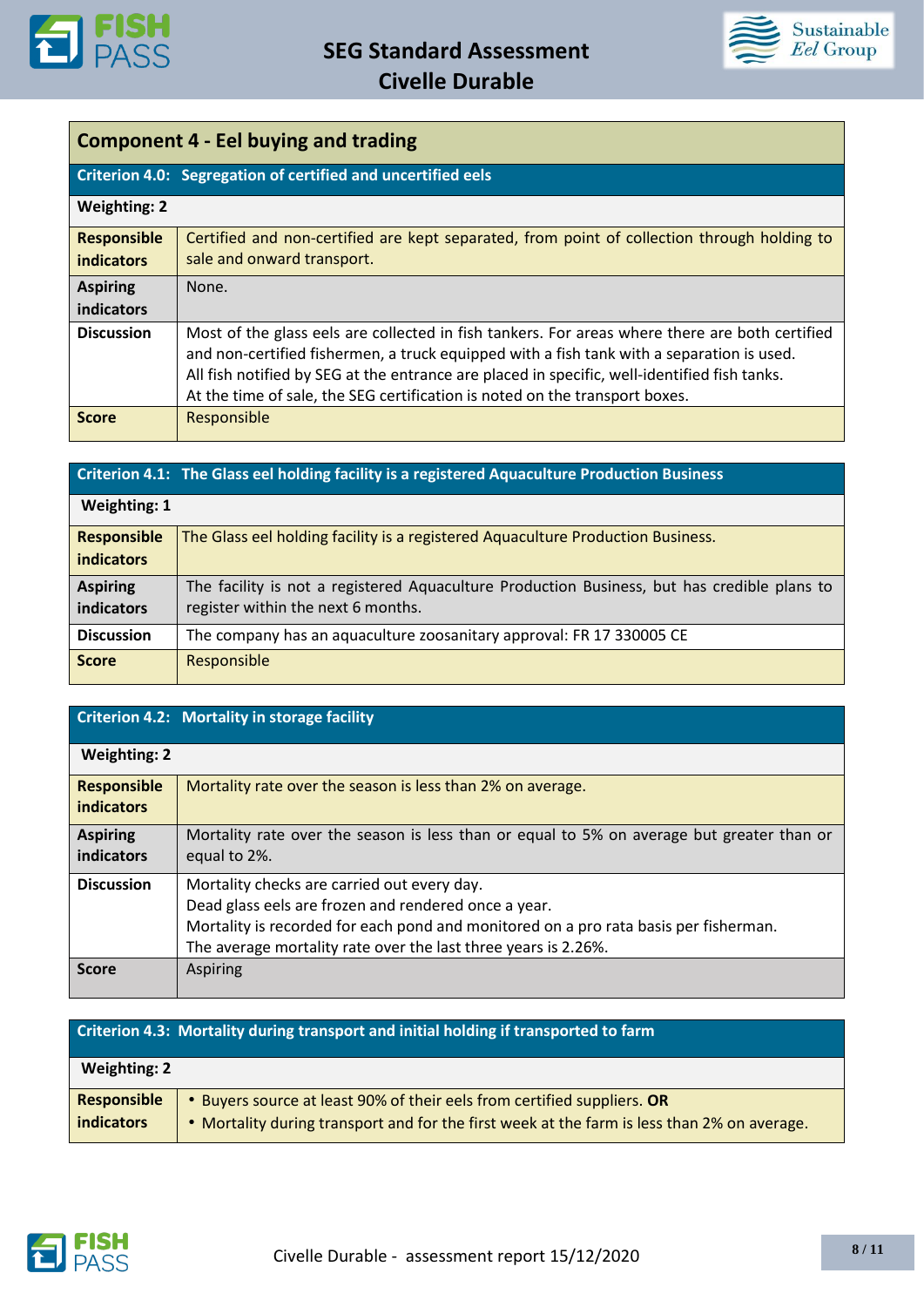



| <b>Aspiring</b><br>indicators | • Buyers source 50% - 89.9% of their eels from certified suppliers. OR<br>• Mortality during transport and for the first week at the farm is less than or equal to 3% on<br>average but greater than or equal to 2% on average. |
|-------------------------------|---------------------------------------------------------------------------------------------------------------------------------------------------------------------------------------------------------------------------------|
| <b>Discussion</b>             | After contact with Mr Fordham from Scandinavian Silver Eel (www.silvereel.se), the<br>mortality in his farm is around 0.04% after 3 days. After 9 days, the cumulative mortality is<br>around 0.15%                             |
| <b>Score</b>                  | Responsible                                                                                                                                                                                                                     |

| <b>Criterion 4.4: Water quality</b>     |                                                                                                                                                                                                                                                                                                                                                                                                                                                                                                                                                                                                                                                                                                                                                                                         |  |
|-----------------------------------------|-----------------------------------------------------------------------------------------------------------------------------------------------------------------------------------------------------------------------------------------------------------------------------------------------------------------------------------------------------------------------------------------------------------------------------------------------------------------------------------------------------------------------------------------------------------------------------------------------------------------------------------------------------------------------------------------------------------------------------------------------------------------------------------------|--|
| <b>Weighting: 1</b>                     |                                                                                                                                                                                                                                                                                                                                                                                                                                                                                                                                                                                                                                                                                                                                                                                         |  |
| <b>Responsible</b><br><b>indicators</b> | • A system is in place that is expected to keep key water quality parameters within suitable<br>tolerances for healthy eel survival (e.g. Ammonia, Suspended Solids, pH, Oxygen).<br>. Water quality management procedures are in place including regular monitoring of<br>relevant parameters which shows that water quality is always high and stable.<br>. The facility operates a back-up system to ensure that water quality will not adversely<br>affect survival rates in the case of an equipment failure.                                                                                                                                                                                                                                                                      |  |
| <b>Aspiring</b><br>indicators           | • A system is in place that is expected to keep key water quality parameters within suitable<br>tolerances for healthy eel survival (e.g. Ammonia, Suspended Solids, pH, Oxygen).<br>• The facility has a minimum of a back-up generator and oxygen supply.                                                                                                                                                                                                                                                                                                                                                                                                                                                                                                                             |  |
| <b>Discussion</b>                       | The water used is borehole water. The water is slightly salty.<br>The ponds operate in a closed circuit with a UV filter. Part of the water is renewed every<br>day. The ponds are equipped with aerators (2 pumps, one of which is an emergency pump).<br>The water temperature is controlled by a cooling system. Alarms are triggered by telephone<br>in case of oxygen or temperature problems in the system. For oxygen, if necessary a<br>solenoid valve allows the automatic injection of oxygen thanks to diffusers present in each<br>basin.<br>The physico-chemical parameters (temperature, dissolved oxygen and salinity) are<br>monitored and recorded regularly in a file.<br>An emergency generator is present and takes over automatically in the event of a power cut. |  |
| <b>Score</b>                            | Responsible                                                                                                                                                                                                                                                                                                                                                                                                                                                                                                                                                                                                                                                                                                                                                                             |  |

| <b>Criterion 4.5: Handling and welfare</b> |                                                                                                                                                                                                                                                                                                                                                                                                                 |
|--------------------------------------------|-----------------------------------------------------------------------------------------------------------------------------------------------------------------------------------------------------------------------------------------------------------------------------------------------------------------------------------------------------------------------------------------------------------------|
| <b>Weighting: 1</b>                        |                                                                                                                                                                                                                                                                                                                                                                                                                 |
| <b>Responsible</b><br><b>indicators</b>    | • Systems are in place and the facility is designed to keep handling to an absolute minimum.<br>• Documented procedures are in place for handling, and handling, where necessary, is<br>careful.<br>• The infrastructure is designed to avoid injuries, and so that the use of nets is rarely<br>necessary. When used, nets are small-mesh (1mm maximum).<br>• Eels are moved without being allowed to dry out. |
| <b>Aspiring</b><br><b>indicators</b>       | • The facility may not be optimally designed, but systems are in place to avoid handling as<br>much as possible within the constraints of the facility.<br>• Handling, where necessary, is carefully planned and executed.<br>• The infrastructure has been optimised as far as possible to avoid injuries.<br>• Nets are small-mesh (1mm maximum).                                                             |

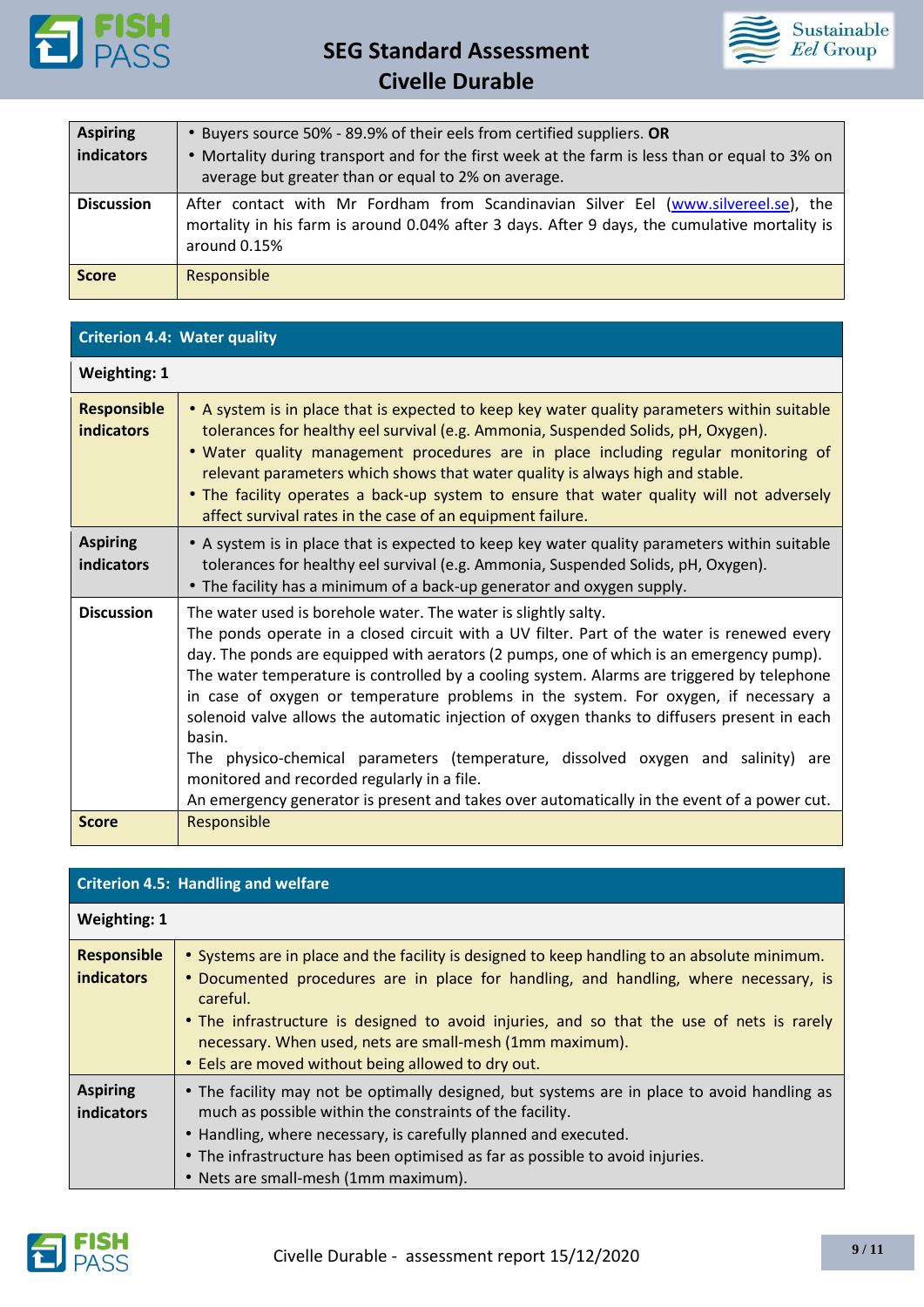



|                   | • Eels are moved without being allowed to dry out.                                                                                                                                                                                                                                                                                                                                                                                                                                                                                                                                                                                                                                                      |
|-------------------|---------------------------------------------------------------------------------------------------------------------------------------------------------------------------------------------------------------------------------------------------------------------------------------------------------------------------------------------------------------------------------------------------------------------------------------------------------------------------------------------------------------------------------------------------------------------------------------------------------------------------------------------------------------------------------------------------------|
| <b>Discussion</b> | The installation has been designed to handle glass eels as little as possible. The transport<br>truck can be parked a few metres away from the basins.<br>For the purchase of the glass eels, the sieve is made of stainless steel with a fine mesh.<br>The glass eels are transported in fine-mesh containers.<br>Fine mesh screens are present in the tanks to prevent the glass eels from being sucked in by<br>the water circulation.<br>The glass eels are collected by gravity drainage via a pipe at the bottom of the tank for<br>crating.<br>No net is used. The dead glass eels are recovered via a manual suction system.<br>Despite good practices, there is no written protocol available. |
| <b>Score</b>      | <b>Aspiring</b>                                                                                                                                                                                                                                                                                                                                                                                                                                                                                                                                                                                                                                                                                         |

| <b>Criterion 4.6: Transport</b>         |                                                                                                                                                                                                                                                                                                                                                                                                                                                                                                                                                     |  |  |
|-----------------------------------------|-----------------------------------------------------------------------------------------------------------------------------------------------------------------------------------------------------------------------------------------------------------------------------------------------------------------------------------------------------------------------------------------------------------------------------------------------------------------------------------------------------------------------------------------------------|--|--|
| <b>Weighting: 1</b>                     |                                                                                                                                                                                                                                                                                                                                                                                                                                                                                                                                                     |  |  |
| <b>Responsible</b><br><b>indicators</b> | • There is a Transport Plan in place to minimise travel time – this meets the Transport<br>requirements for vertebrates.<br>• Packing is done in a way that minimises handling, time and stress.<br>• Eels are kept cool and wet with an adequate supply of oxygen.<br>• The operator holds the relevant transport authorisations.                                                                                                                                                                                                                  |  |  |
| <b>Discussion</b>                       | The staff has an accreditation for the transport of live animals (type 1).<br>Fishes are collected thanks to a small fish tanker truck which has an oxygen supply.<br>Packing is carried out via a gravity fishing system and a regulating valve.<br>The glass eels are transported to the customer either in a fish truck or in a polystyrene box<br>with water and ice.<br>For some destinations, the transport can be done by plane.<br>On arrival, all glass eels have transport vouchers. All glass eels have export certificates for<br>sale. |  |  |
| <b>Score</b>                            | Responsible                                                                                                                                                                                                                                                                                                                                                                                                                                                                                                                                         |  |  |

| Criterion 4.7: The required percentage of glass eels is being used for restocking |                                                                                                                                                                                                                                                                                                                                                                                                                                                                                                                                                                                                                                                                   |  |  |  |
|-----------------------------------------------------------------------------------|-------------------------------------------------------------------------------------------------------------------------------------------------------------------------------------------------------------------------------------------------------------------------------------------------------------------------------------------------------------------------------------------------------------------------------------------------------------------------------------------------------------------------------------------------------------------------------------------------------------------------------------------------------------------|--|--|--|
| <b>Weighting: 2</b>                                                               |                                                                                                                                                                                                                                                                                                                                                                                                                                                                                                                                                                                                                                                                   |  |  |  |
| <b>Responsible</b><br><b>indicators</b>                                           | • The buyer can provide documented evidence that they have sold at least 60% for<br>restocking the required target percentage of its glass eels from the last season for the<br>primary purpose of conservation / escapement.<br>• The eels for restocking are representative of the stock – slow growers are not selected.                                                                                                                                                                                                                                                                                                                                       |  |  |  |
| <b>Aspiring</b><br><b>indicators</b>                                              | • The buyer can provide documented evidence that they have reserved or made available at<br>least 60% of the required target percentage of its glass eels from the latest season<br>available for the primary purpose of conservation / escapement, $OR$<br>• The buyer can provide documented evidence that it has made available glass eels to the<br>maximum level possible within the constraints of the implementation of the EMP in that<br>country OR<br>• The buyer can provide credible evidence that re-stocking will occur in the forthcoming<br>season.<br>• The eels for restocking are representative of the stock – slow growers are not selected. |  |  |  |